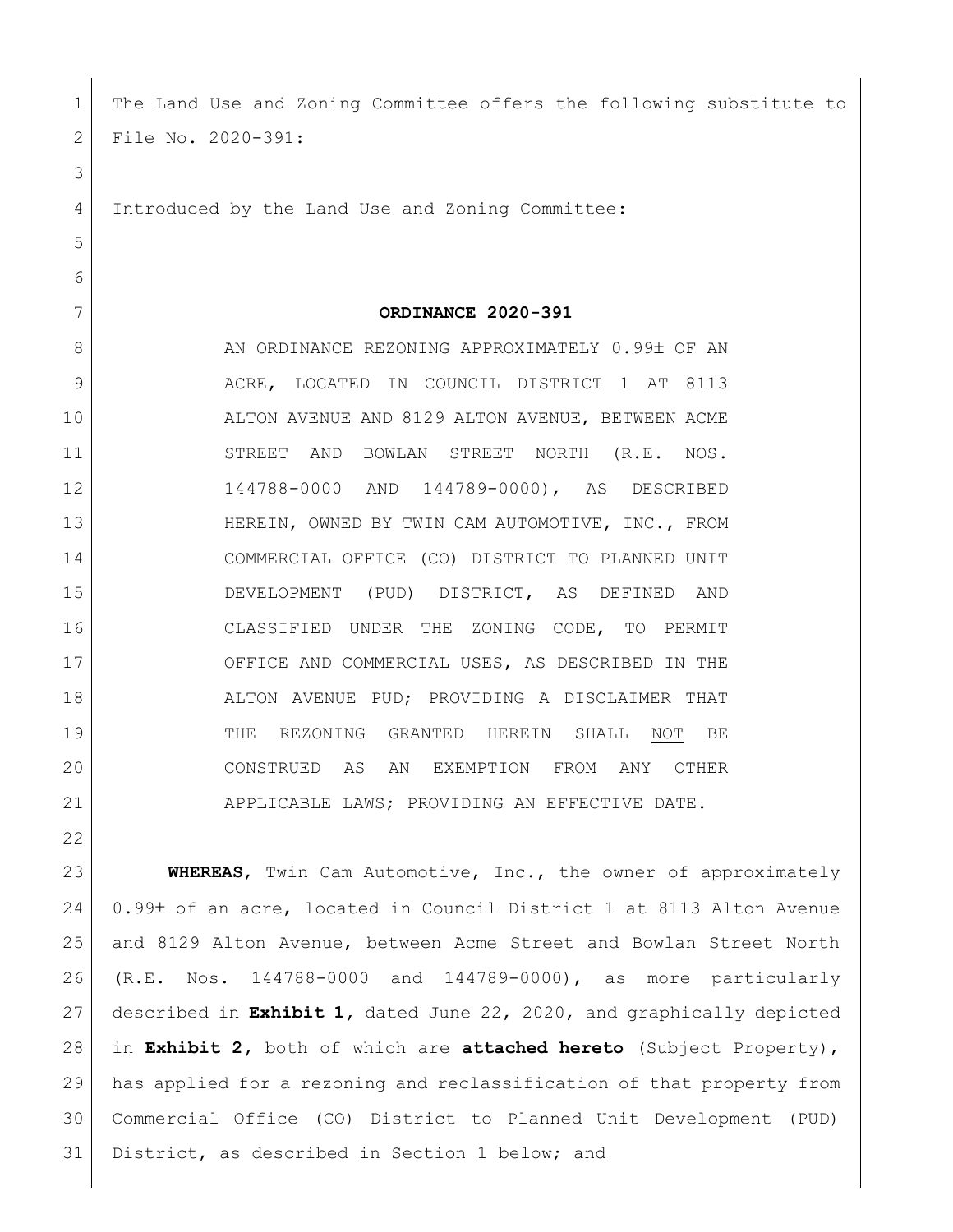**WHEREAS**, the Planning Commission has considered the application 2 and has rendered an advisory opinion; and

 **WHEREAS**, the Land Use and Zoning Committee, after due notice and 4 public hearing, has made its recommendation to the Council; and

 **WHEREAS**, the Council finds that such rezoning is: (1) consistent with the *2030 Comprehensive Plan*; (2) furthers the goals, objectives and policies of the *2030 Comprehensive Plan*; and (3) is not in 8 conflict with any portion of the City's land use regulations; and

 **WHEREAS**, the Council finds the proposed rezoning does not adversely affect the orderly development of the City as embodied in 11 | the Zoning Code; will not adversely affect the health and safety of residents in the area; will not be detrimental to the natural environment or to the use or development of the adjacent properties in the general neighborhood; and will accomplish the objectives and meet the standards of Section 656.340 (Planned Unit Development) of 16 the Zoning Code; now, therefore

**BE IT ORDAINED** by the Council of the City of Jacksonville:

 **Section 1. Property Rezoned.** The Subject Property is hereby rezoned and reclassified from Commercial Office (CO) District to Planned Unit Development (PUD) District. This new PUD district shall generally permit office and commercial uses, and is described, shown and subject to the following documents, **attached hereto**:

**Exhibit 1** – Legal Description dated June 22, 2020.

**Exhibit 2** – Subject Property per P&DD.

**Exhibit 3** – Written Description dated October 9, 2020.

**Exhibit 4** – Site Plan dated October 9, 2020.

 **Section 2. Owner and Description.** The Subject Property is owned by Twin Cam Automotive, Inc., and is described in **Exhibit 1, attached hereto.** The agent is Paul E. Espinoza, Twin Cam Automotive, Inc., 8421 Atlantic Boulevard, Jacksonville, Florida 32211; (904) 726-8001.